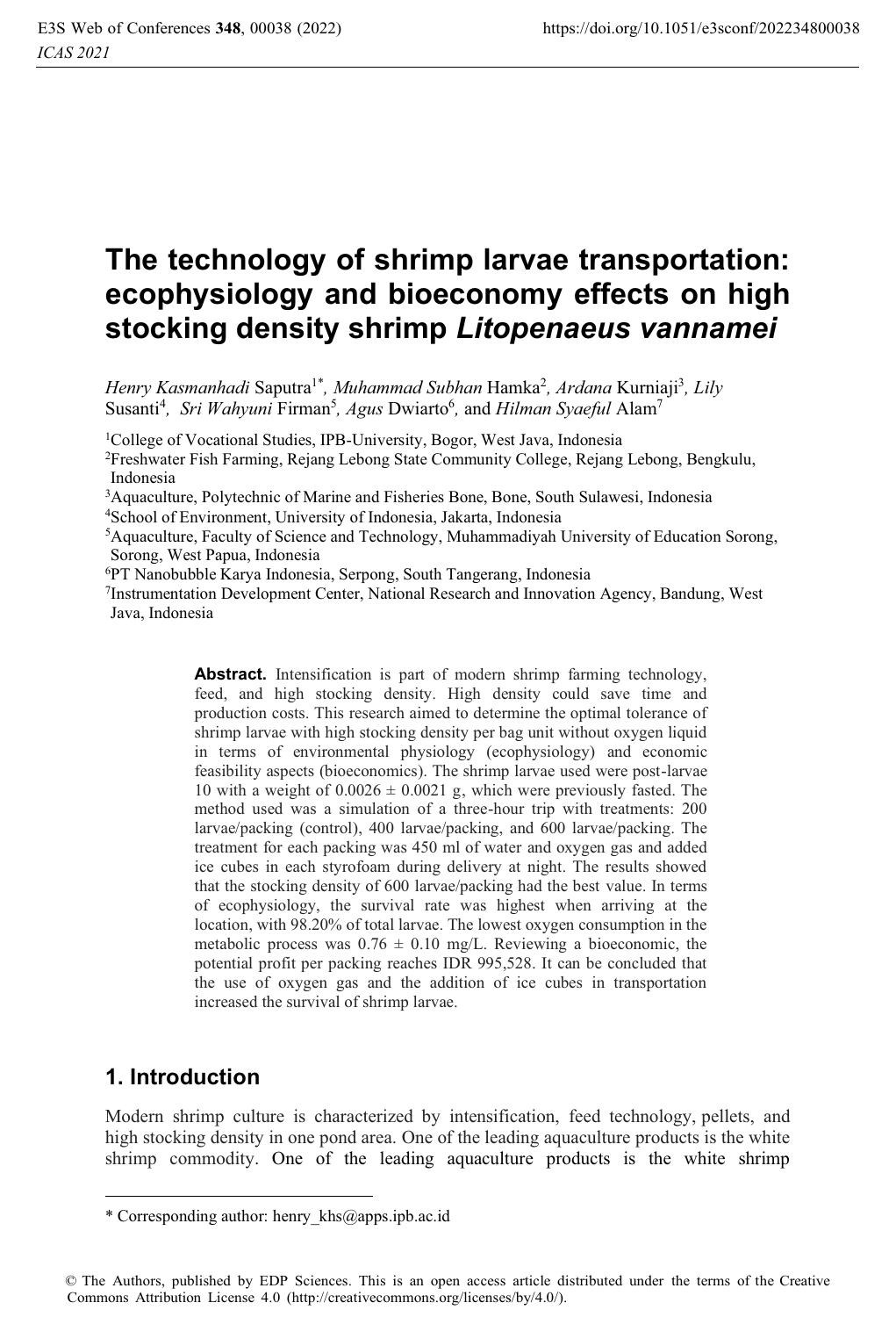commodity, *Litopenaeus vannamei*. Many sectors are related to vaname shrimp farming, both in grower and hatchery culture. It is essential to pay attention to the live transportation from the seller to the buyer's location in the hatchery sector. If there are many tourist trips, the tourist is the seller or entrepreneur of shrimp larvae at a loss. Generally, industrial-scale shrimp entrepreneurs are not worried about this because they use aeration technology such as adding liquid oxygen to the larval packing bag or aeration technology in micro/nanobubble.

 Industrial-scale entrepreneurs are currently able to apply high-density cultivation. It can be achieved if the need for dissolved oxygen through aeration in shrimp culture ponds is met because it is the absolute main factor needed in creating an atmosphere that supports the growth of this type of biota [1,2]. This has minimal impact on mortality during the journey from the harvest location to the stocking location. Packaging of shrimp larvae to consumers is one of the critical supply chains for shrimp larvae hatchery businesses, especially for conventional farmers. Reducing costs in this process is mandatory to support the increase in profit for producers, especially for small-scale hatcheries such as traditional non-corporate system cultivators.

 Especially for conventional shrimp larvae cultivators, one effort to reduce costs or capital costs when sending larvae is to reduce the number of larvae densities per bag even though oxygen gas has been added. Stunning the traditional way with the addition of ice cubes and oxygen gas is expected to increase the number of larvae in the bag. Therefore, this study aimed to develop an optimal tolerance system for shrimp larvae with high stocking densities per bag unit and environmental, physiological aspects (ecophysiology) and economic feasibility aspects of high stocking densities (bioeconomics).

## **2. Methods**

The research was conducted at a company that provides quality larvae around the Province of Banten, and this activity began on August 22-23, 2020. The Covid 19 pandemic caused research to be carried out outside the production site to avoid contamination by cultivation activities. In this study, oxygen gas (liquid oxygen was generally used) was added through an oxygen tube at packing. The addition was to the habits of shrimp larvae farmers. The methods in this study were divided into several series, starting from the preparation of shrimp *Litopenaeus vannamei* larvae, preparation of raw water for packaging, determination of research treatment, and transportation simulation. The first step is by weighing the weight of the larvae, PL10, with a weight of  $0.0026 \pm 0.0021$  g. The second step is preparing raw water by adding an aeration technology such as bubbles or bubbling [3].

 The preparation of raw water for packing media in shrimp larvae bags is transported as much as 5 tons of water or approximately 5,000 L. The third step was the provision of larvae with research treatment in plastic bags. The treatments applied were 200 larvae/bag, 400 larvae/bag, and 600 larvae/bag, with the volume of water/bag being 450 mL. The density was based on the minimum standard in white shrimp larvae supplying companies, 2,000 shrimp larvae/45,000 mL of media water in the bag. This study was compressed (empirically) to 200 shrimp larvae/450 mL of media water in the bag. The stocking density of each bag that has been suitable for treatment is then given oxygen gas and then tied with rubber, then put in styrofoam and ice cubes inserted in plastic. The fourth step was a short-distance transportation simulation process with a three hours-trip from 10.00 pm to 01.00 am. The mileage division was divided into three based on the length of time the oxygen gas ran out once oxygen gas was given to the bag. Short distances are from one hour to six hours, medium distances are from seven hours to twelve hours, and finally, long distances are at least twelve hours to twenty-four hours (a day).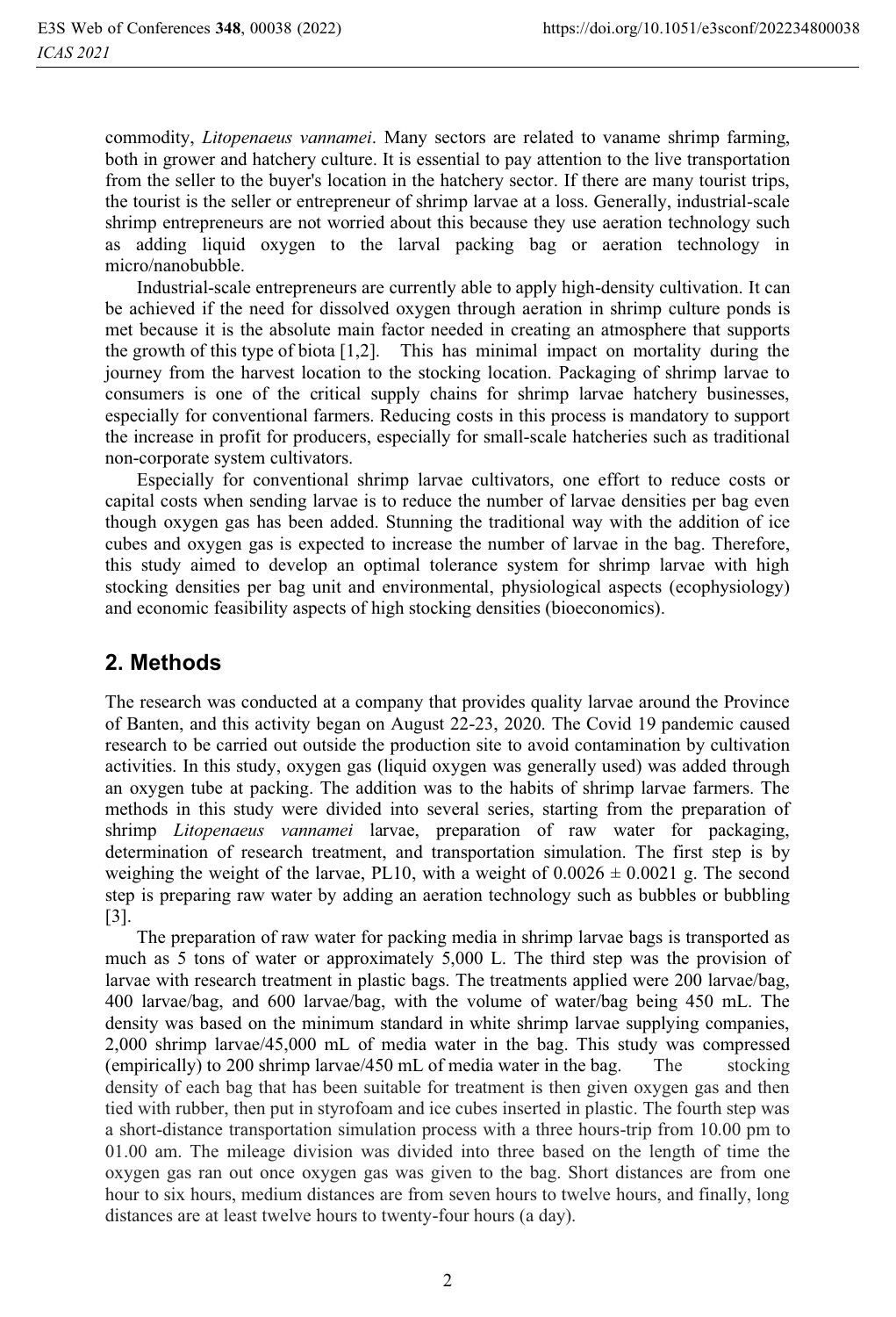In this research, shrimp larvae that have been packaged according to treatment in bags are then shaken in a box container randomly every 60 minutes which are divided into several times. This activity was considered the same as in the field when transporting using a pickup car. Water quality was measured every hour from the beginning to the end of the study for three hours. The parameters measured were water quality parameters in physical and chemical parameters: temperature, TAN (Total Ammonia Nitrogen), and dissolved oxygen (DO). Production performance parameters in the form of OCR (Oxygen Consumption Rate) and survival rate of larvae.

### **2.1 Water Quality**

The following are the water quality parameters and tools used in this study, as well as the measurement times listed in the table below:

| Parameter   | Unit                     | Method/Tools      | Specification | <b>Measurement Time</b> |
|-------------|--------------------------|-------------------|---------------|-------------------------|
| Temperature | $\rm ^{\circ}C$          | Thermometer       | Lutron $5510$ | Every hour              |
| <b>TAN</b>  | mg/L                     | Spectrophotometer | Lutron $5510$ | Every hour              |
| pΗ          | $\overline{\phantom{a}}$ | pH-meter          | ATC pH tester | Every hour              |
| DO          | mg/L                     | DO-meter          | Lutron $5510$ | Every hour              |

**Table 1.** Water quality parameters and specifications for measuring water quality

#### **2.2 Oxygen Consumption**

The level of oxygen consumption was measured by obtaining the difference between the DO of the medium after and before transportation. The formula used was as follows [4]:

$$
OCR = \frac{V \times DO_{t0} - DO_{tn}}{W \times T}
$$

Description :

| OCR              | : Oxygen consumption rate (mgO <sub>2</sub> /g/hour)                      |
|------------------|---------------------------------------------------------------------------|
| V                | : Volume of water in tank $(L)$                                           |
| DO <sub>t0</sub> | : Dissolved oxygen concentration at the beginning of observation $(mg/L)$ |
| $DO_{tn}$        | : Dissolved oxygen concentration at time in $n \text{ (mg/L)}$            |
| W                | : Biota weight $(g)$                                                      |
| T                | : Observation period (hour)                                               |
|                  |                                                                           |

#### **2.3 Survival Rate**

The survival rate is calculated using the formula [5]:

$$
SR = \frac{N_t}{N_0} \times 100
$$

Description:

SR : Survival rate  $(\% )$ 

 $N_t$ : Calculated using the formula t (larvae)

 $N_0$ : Number of live shrimp on day 0 (larvae)

#### **2.4 Data Analysis**

The design used in this study was a Completely Randomized Design (CRD) with three replications. Water quality data were analyzed descriptively, while production performance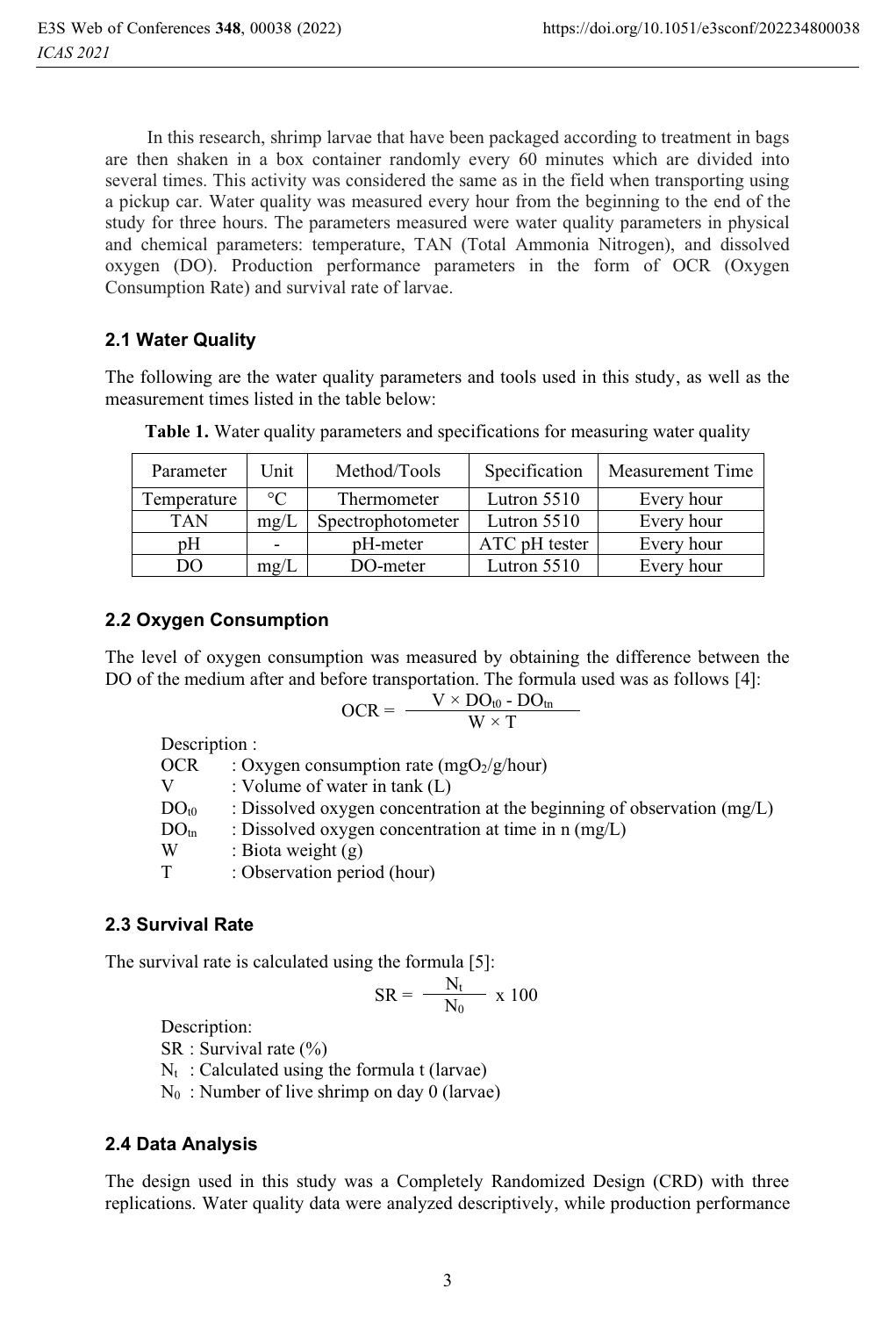data were analyzed using analysis of variance with a 90% confidence level. If there was a significant difference between treatments, then further tests with *Duncan's Multiple Range* using SPSS 16.

## **3. Results and Discussion**

#### **3.1 Water Quality**

Temperature, dissolved oxygen, TAN, and pH are the main water qualities that play an essential role in conditioning a good aquatic environment. These parameters will affect other chemical and physical parameters. Water quality in the form of temperature, TAN content, pH levels, and oxygen consumption rate in shrimp larvae media was presented in Figure 1. The results of observations of water quality show different fluctuations in each treatment and observation time. The results of the water temperature measurement show an increase in the value from the beginning to the end of the observation. The temperature increase was slower in the treatment of the density of 200 larvae, especially during the observation at the first hour. The time of transportation carried out at night causes the temperature to be maintained in the range of 20.37-22.97°C.

 Temperature is closely related to dissolved oxygen. The higher the temperature, the smaller the dissolved oxygen (DO) in the water and biological and chemical processes will increase, so oxygen consumption will also increase [6]. This increase in oxygen consumption results in a decrease in dissolved oxygen in the water. This can be observed at DO, which decreases from the beginning to the end of the observation. Dissolved oxygen was an essential factor in aquaculture activities. Not only do shrimp consume oxygen for respiration, but oxygen is also used to stabilize water quality. Metabolic waste can be high along with shrimp density. The observations showed that the density treatment of 600 larvae had the lowest DO value compared to other treatments. The highest DO levels were observed at the treatment density of 200 larvae at each observation time. Reduced oxygen in aquaculture is high density and larger shrimp sizes [7]. The leading cause of reduced dissolved oxygen in water is waste materials that consume oxygen [8].

 Shrimp was a poikilothermic biota, so any increase in water temperature around the environment will cause the temperature of cold-blooded animals to increase due to increased metabolism in their bodies, and stress plus abnormal stocking density has an impact on increasing oxygen demand. This causes a decrease in the concentration of oxygen in the water medium. Converting oxygen into energy (metabolism) and producing ATP or energy in cells also produces urea or feces rich in ammonia. This was the cause of the increase in ammonia, which was measured using the TAN parameter. The results of the TAN measurement showed an increase from the beginning to the end of the observation. The proportion of unionized ammonia increases as the temperature and pH increase. Unionized ammonia dominates at high pH and is toxic, whereas ammonium is relatively nontoxic at low pH [9]. The presence of residual respiration impacts the balance of hydrogen ions in the water medium. This was evident from measuring the pH value periodically, experiencing fluctuations in each treatment every hour of observation.

The treatment with a density of 600 larvae was observed to decrease lower than the other treatments in the second hour and increase in the 3rd hour of observation. Likewise, the 200 and 400 larvae density decreased in the 2nd hour and increased in the 3rd hour. The increase in TAN occurred more slowly at the treatment density of 200 larvae observed in the 1st hour. This indicates that the low density has a lower TAN value than the higher density. TAN increases due to the secretion of shrimp which also uses oxygen, the higher the density, the higher the ammonia secretion produced [10]. TAN is the most toxic form of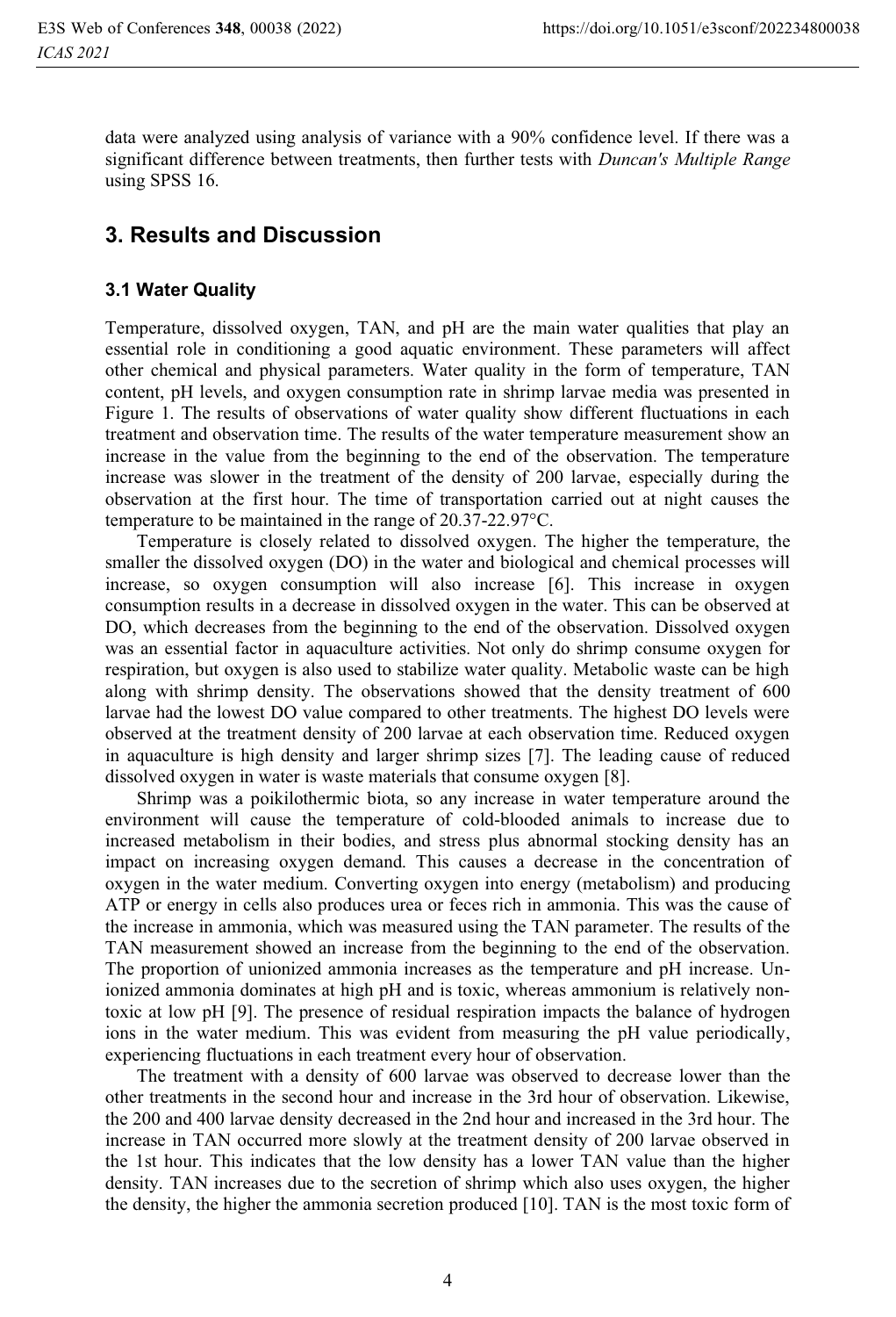un-ionized ammonia nitrogen and has a negative impact on shrimp health, so its presence needs to be controlled [11].



**Fig. 1.** Fluctuations in Temperature, TAN, pH, and oxygen consumption rate in Vaname Shrimp Larvae Media with Different Densities

#### **3.2 Ecophysiology**

Ecophysiology was a study of the physiology of organisms related to the surrounding environment. In this case, two parameters describe the interaction between biota (larvae) and the environment (water media in bags) in this research, the level of oxygen consumption and the survival rate during treatment.

# *3.2.1 Oxygen Consumption Rate*

The level of oxygen consumption was a parameter to determine the metabolic rate closely related to growth [12]. The level of oxygen consumption was an illustration of the amount of oxygen consumed by biota from the oxygen consumption rate available in aquaculture media. Based on Figure 2, it was known that the highest value in the treatment of 200 larvae/bag was  $3.66 \pm 0.44$  mgO<sub>2</sub>/g/hour and the lowest value in the treatment of 600 larvae/bag was  $0.76 \pm 0.14$  mgO<sub>2</sub>/g/hour. The low level of oxygen consumption in the The low level of oxygen consumption in the treatment of 600 larvae/bag indicated that the larvae on high stocking density media could not consume much oxygen  $0.0022 \text{ mgO}_2/\text{g/h}$ our for each PL 10 shrimp larvae. The lowest temperature in the treatment supported this fact, which tends to be colder in the range of 22.97±0.31°C compared to other treatments, 23.20±0.20°C.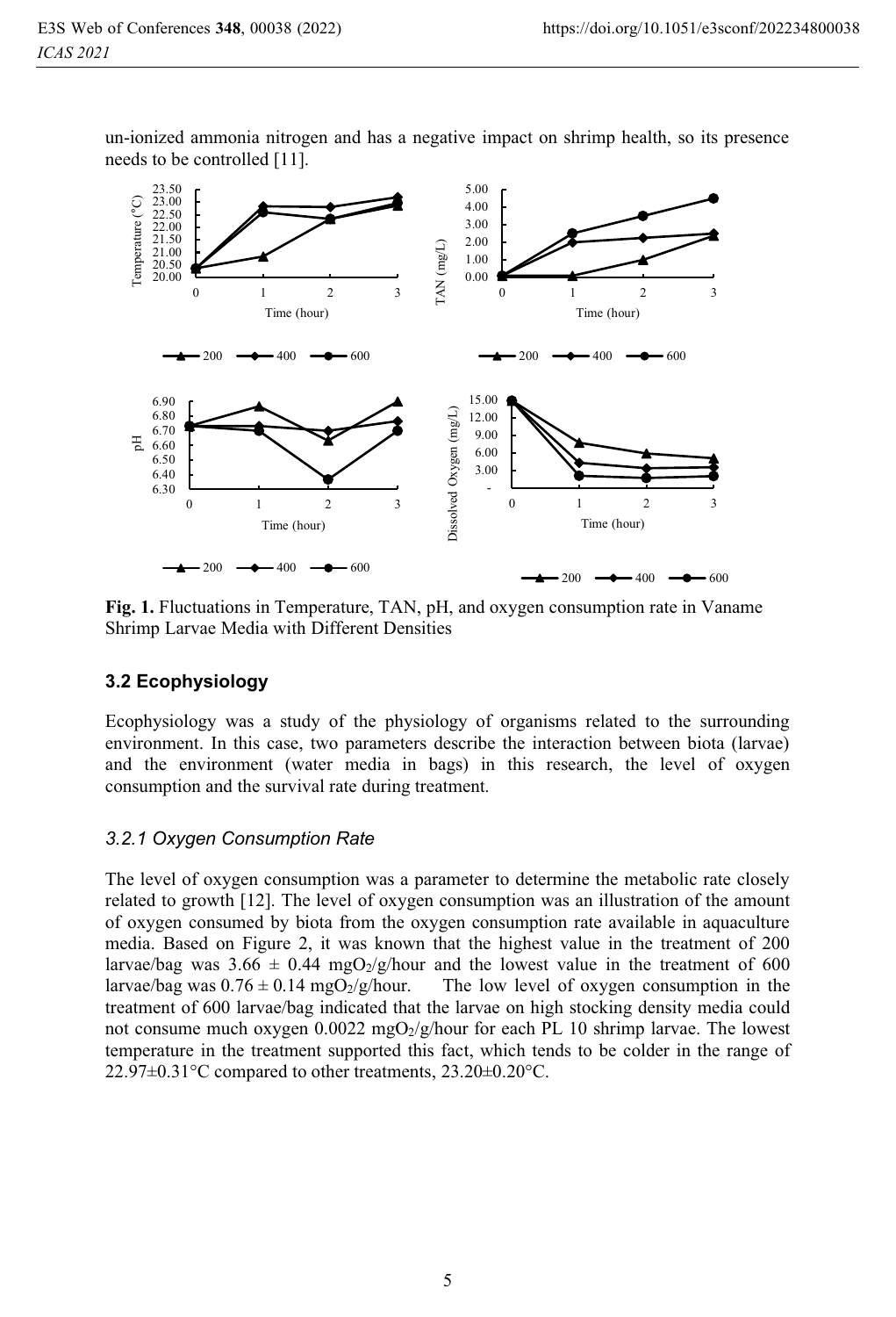

**Fig. 2.** The level of oxygen consumption of vaname shrimp larvae on short-distance transportation with different densities

 Low-temperature levels can affect the metabolic rate in the body of vaname shrimp larvae, including being able to inhibit the movement of larvae. As stated, temperature affects the level of oxygen consumed by shrimp and the salinity and activity level of biota [13]. Shrimp that are slow to move affect the lack of oxygen consumed, converted into energy [14]. If the shrimp larvae are slow to move, the potential for ammonia or waste was also low, so the chance of environmental stress/pressure and death due to poisoning was low. The energy produced will be converted to growth, not to metabolism.

All treatments were not statistically significantly different. Based on the results of the research, it was found that the highest survival rate or survival rate was found in the treatment with a stocking density of 600 larvae/bag (98.20±0.67%), followed by a stocking density of 400 larvae/bag, 97.12 $\pm$ 1.76%, and the lowest was at 200 larvae/bag (97.08  $\pm$ 0.72%). From a numerical point of view, the best choice in treating 600 shrimp larvae/bag, but according to [15], statistical significance was a direct result of mathematical equations and not necessarily relevant to describe all influencing factors in the field. A possible approach for making decisions regarding statistically non-significant outcomes was to draw relationships with key parameters closer to the parameters being analyzed (Figure 3) oxygen consumption level. Judging from the level of oxygen consumption parameters, the best value was the treatment of 600 larvae/bag. The value of the frequency of media shaking, the volume of media water, the health status of the test biota, and other parameters are some of the factors that affect significantly or are not related to the statistical test.

The survival rate of shrimp larvae was calculated based on the number of shrimp larvae. Live at the end of the treatment so that the statistically significant difference was more towards the label and the potential impact in the study itself was not an external impact, for example, economic impact or other impacts that are not the purpose of the research. Based on the above, the recommended survival rate in this study was the treatment of 600 shrimp larvae/bag with a survival rate of 98.20±0.67%.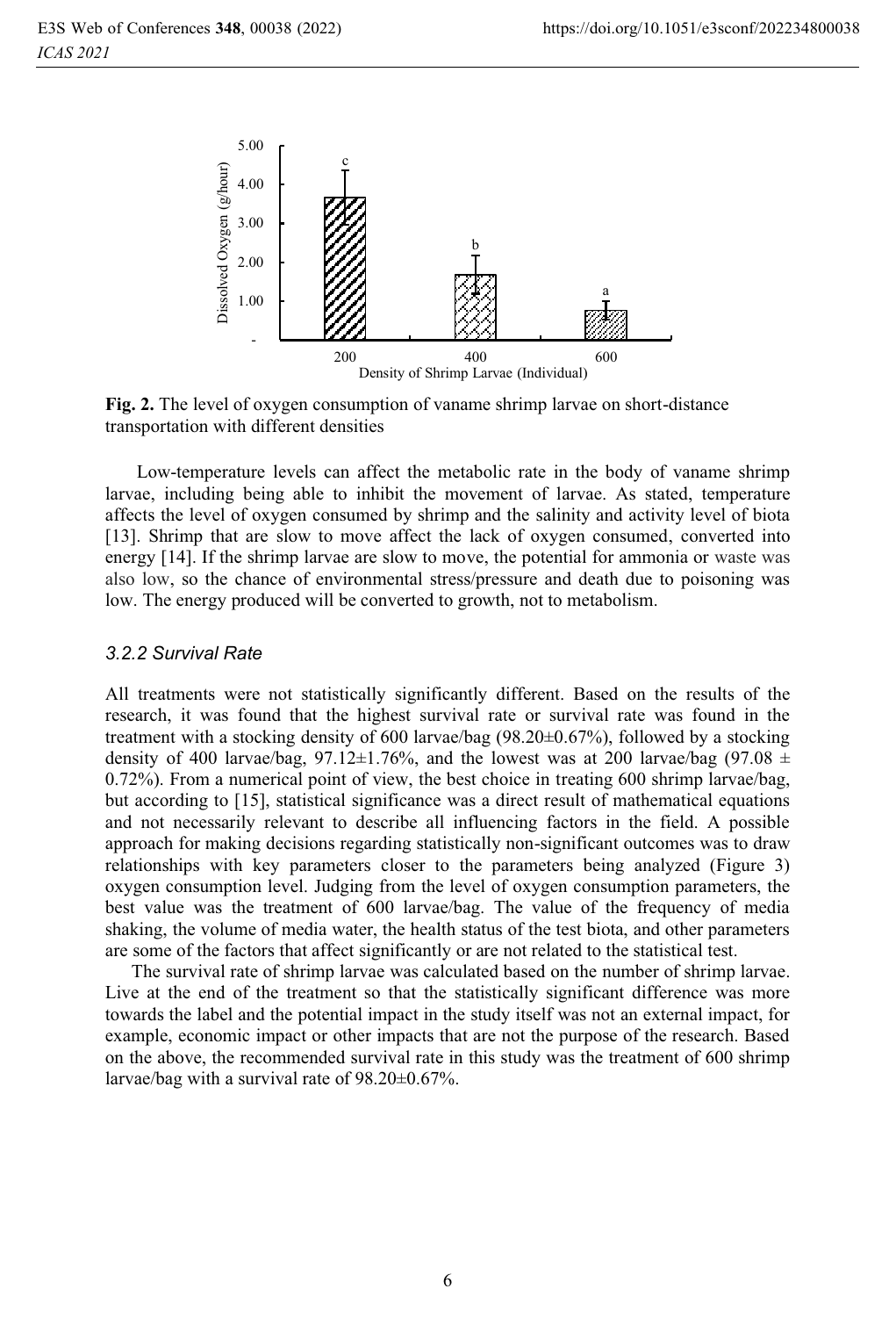

**Fig. 3.** The survival rate of vaname shrimp larvae at different density transport

#### **3.3 Bioeconomics**

Bioeconomics is an activity with economic value based on data on the production and growth of living organisms that can adapt to a fluctuating environment in the context of applied science to achieve prosperity. One of the activities that included bioeconomics was aquaculture activities. Each cultivation activity related to stocking density or density can be compared between the amount of stocking density and the constant output [16]. This activity was inseparable from production, including production costs and investment costs to make profits from the business. It was impossible for good cultivation results, but it was still a loss from the economy of scale. It includes businesses related to vaname shrimp larvae PL 10. In larvae cultivation business activities on a traditional business scale by prioritizing the use of oxygen gas.

 Based on table 2, the production cost was the same in all treatments (200 larvae/bag, 400 larvae/bag, and 600 larvae/bag) during the process of transporting larvae from the farmer to the buyer, which was IDR 19,497,000. This was because the supporting material for the transportation of shrimp larvae and the employee costs incurred were the same because the weight of the tail was not the primary consideration but the number of larvae. The unit observed was per unit of transport capacity, one pickup car with a travel time of three hours or a short distance. The capacity of the pickup car was 1,305 litres which could be filled with 58 boxes, and each box contained 50 bags with a volume of 450 mL of water. At the beginning of the departure conditions, it was assumed that all larvae were 100% alive, and during the trip, there were no obstacles such as accidents or traffic tickets on the way or other events.

| Stocking<br>Density<br>(Larvae/Bag) | Total Gas<br>Cost / Bag<br>(IDR) | Packaging<br>Fee / Bag<br>(IDR) | Cost of Ice<br>Cubes and<br>Styrofoam /<br>Bag (IDR) | Pick Up<br>Rental<br>$L_{300}$<br>(IDR) | Total<br>Number<br>of Fry<br>(Larvae) | <b>Total Cost</b><br>(IDR) |
|-------------------------------------|----------------------------------|---------------------------------|------------------------------------------------------|-----------------------------------------|---------------------------------------|----------------------------|
| <b>200</b>                          | 400                              | 5,500                           | 600                                                  | 300,000                                 | 580,000                               | 19,150,000                 |
| 400                                 | 400                              | 5,500                           | 600                                                  | 300,000                                 | 1,160,000                             | 19,150,000                 |
| 600                                 | 400                              | 5,500                           | 600                                                  | 300,000                                 | 1,740,000                             | 19,150,000                 |

| Table 2. Production costs of vaname shrimp larvae with different densities |  |  |  |  |
|----------------------------------------------------------------------------|--|--|--|--|
|                                                                            |  |  |  |  |

 There was the most considerable total profit value among them in the treatment of 600 larvae/bag (Table 3). The profit value obtained from this treatment was IDR 995,528 or ten times the value with a stocking density of 200 larvae/bag, which was IDR 106,688.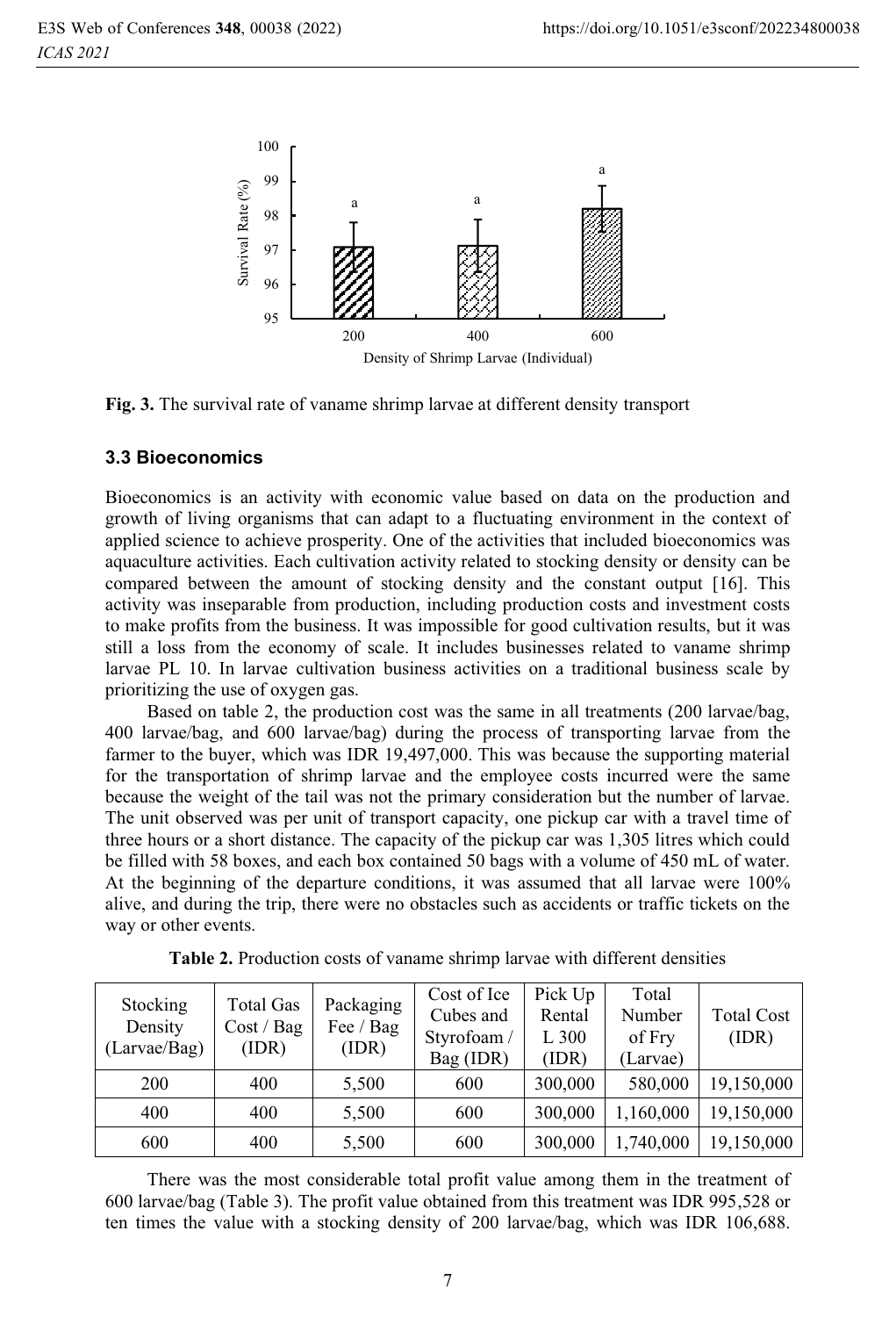Although not statistically significant, the number of survivors living in the treatment was 98.20% or the lowest compared to the other treatments. The cause of the considerable profit value was the larvae's selling price and the bag's capacity to accommodate the larvae stocking density. On the other hand, this was an indication that the density of 600 larvae/bag was still categorized into the optimal tolerance for the number of biota/bag in secure packing with oxygen gas and ice cubes in styrofoam. The survival rate of larvae was still above 85%, which means it was still good in terms of pressure resistance during the trip.

| Stocking<br>Density<br>(Larvae/Bag) | Survival<br>Rate of<br>Larvae<br>$(\%)$ | Selling<br>Price Per<br>Larva<br>(IDR) | Total<br>Number<br>of Live<br>(Larva) | Revenue<br>(IDR) | <b>Total Profit</b><br>(IDR) | Profit/<br>Bag<br>(IDR) |
|-------------------------------------|-----------------------------------------|----------------------------------------|---------------------------------------|------------------|------------------------------|-------------------------|
| 200                                 | 97.08                                   | 45                                     | 563,064                               | 25,337,880       | 6,187,880                    | 106,688                 |
| 400                                 | 97.12                                   | 45                                     | 1,126,592                             | 50,696,640       | 31,546,640                   | 543,908                 |
| 600                                 | 98.20                                   | 45                                     | 1,708,680                             | 76,890,600       | 57,740,600                   | 995,528                 |

**Table 3.** Acceptance of results on different density vaname shrimp larvae

# **4. Conclusion**

The best treatment that can be used at short distances was a density of 600 larvae/bag with a survival rate of 98.20%. The results support this that the level of oxygen consumed by each larva was more efficient at 0.0022 mgO<sub>2</sub>/g/hour, which is lower than other treatments and in terms of economic potential, the most significant net profit is IDR 57,740,600 compared to other treatments.

# **References**

- 1. R. Arantes, R. Schveitzer, C. Magnotti, K.R.Lapa, L. Vinatea. Aquac. Res. **48(4)**, 1359–1980 (2020)
- 2. M. Jayanthi, A.A.K. Balasubramaniam, S. Suryaprakash, N. Veerapandian, T. Ravisankar, K.K.Vijayan. J. Aquaeng, **92**, 81–90 (2021)
- 3. C.E. Boyd. J. Aquaeng, **18(1)**, 9–40 (1998)
- 4. I.C. Liao, H.J. Huang. J. Fish. Soc. Taiwan, **4(1)**, 33–50 (1975)
- 5. H. Zokaeifar, J.L.Balcázar, C.R. Saad, M.S. Kamarudin, K. Sijam, A. Arshad, N. Nejat. Fish Shellfish Immun., **33(4)**, 683–689 (2012).
- 6. R. Mallekh, J.P. Lagardere. J. Fish. Biol., **60**, 1105-1115 (2002)
- S.Z.H. Shah. Departement of Zoology. University of Gurajat (2019)
- 8. R.V. Anandasari, E. Supriyono, O. Carman, K. Adiyana. J. Akuakultur Indonesia, **14(1)**, 42–49 (2015)
- 9. J.A. Hargreave, C.S.Tucker. Louisiana State University Agricultural Center Mississippi State University (2004)
- 10. G. Palomino, F. Contreras, A. Sanchez, C. Rosas. J. of the World Aquacult. Soc., **32(2)**, 167-176 (2002)
- 11. S.M. Levit. A literature review of effects of ammonia on fish. The Nature Conservancy, Center for Science in Public Participation, Bozeman, Montana. (2010)